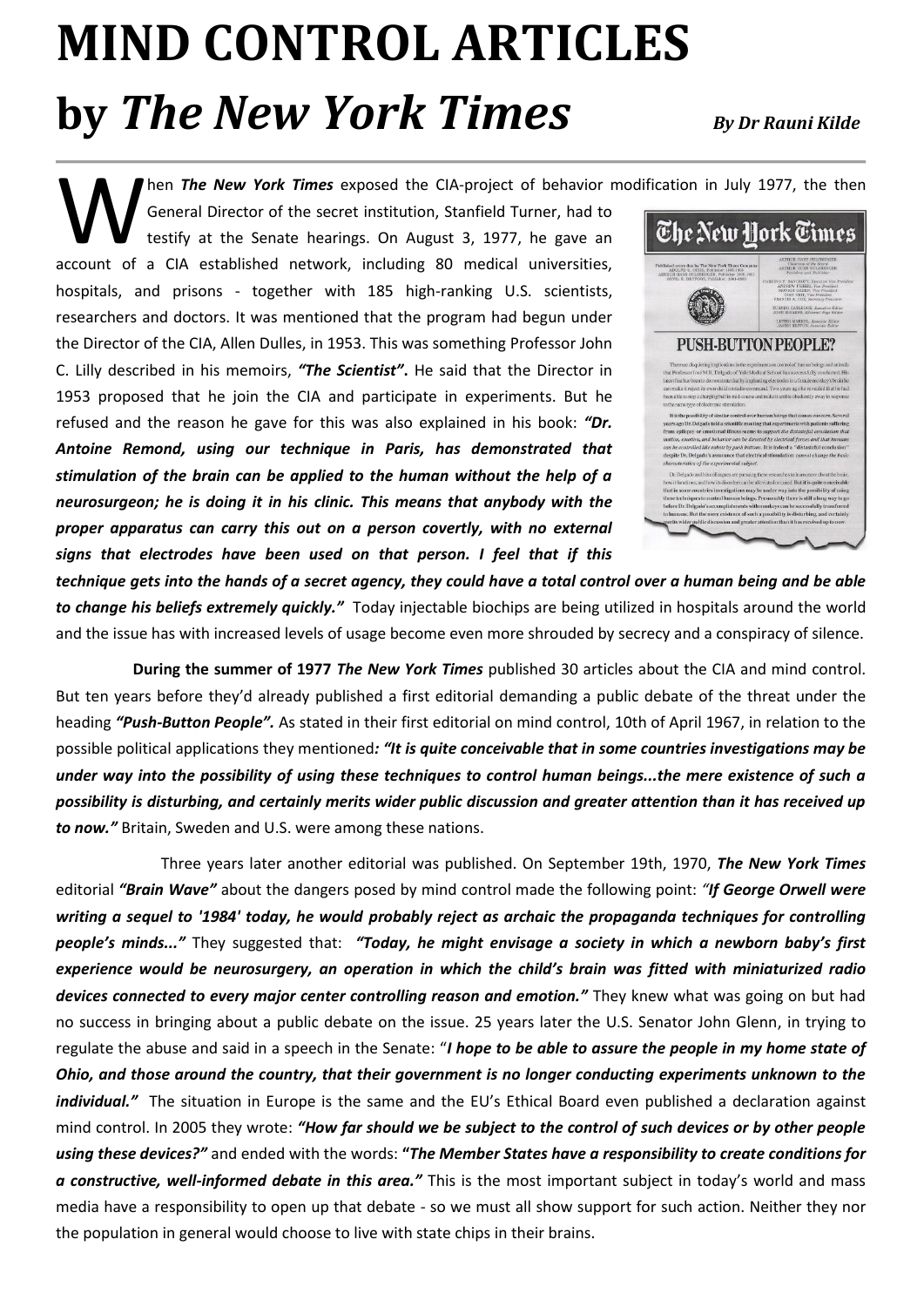## **WHAT IS MIND CONTROL?**

### *By Dr Rauni Kilde, Norway, 2014*

**he term generally associated with conspiracy theories is in fact a 50-years old ongoing techno-political project. It was with the development of the first supercomputers, that system for controlling the mind; brain and behavior were established. These were elements of the new science of cybernetics, which be term generally associated with conspiracy theories is in fact a 50-years old ongoing techno-political project. It was with the development of the first supercomputers, that system for controlling the mind; brain and be researchers' mind control project** is most often classified as behavior or cognitive manipulation. From the very beginning, more than half a century ago, it was possible to intercept thoughts, memories, and sensory functions such as sight or hearing. Cybernetics was also the first science that could not only measure and analyze what it came in contact with, but also change these processes.

But the military took over and developed it secretly. They became innovator, made up the values and selected researchers partners. From the offset there was a debate on the issue. The scientific magazine *Science* ran 14-pages in their 1956 November issue under the heading *"Some Issues Concerning the Control of Human Behavior",* and Professor Carl R Rogers said: "*We can choose to use our growing knowledge to enslave people in ways never dreamed of before, controlling them by means so carefully selected that they will perhaps never be* 

*aware of their loss of personhood".* Adding the probability of political misuse in democratic countries with: *"Of all the dictatorships espoused by utopists, this is the most profound, and incipient dictators might well find in this utopia a guidebook of political practice..."*. This scared many. In the USA books were published, articles written and speeches made by leading people on the dangers. The threat of exploitation of humans via remote control technologies became apparent. The American professor of psychiatry **Joost Meerloo**, released his book *"The Rape of the Mind"* (1956) in which he said: *"The tragic facts of political experiences in our age make it all too clear that applied psychological techniques can brainwash entire nations and reduce their citizens to a kind of mindless robotism which becomes for them a normal way of living."* In 1968 **Dr. Erich Fromm**, a psychoanalyst and social philosopher published his book *"A Revolution* 



*of Hope"* and in it wrote: *"It is not the old ghost of communism or fascism; it is a completely mechanized society where man himself became a part of the machine. "* It took 9 years until *"The New York Times"* published the editorial *Control CIA Not Behavior* (5.8. 1977) and gave their opinion: *"So we must add repugnant medical experimentation to the list of horror stories emerging from the Central Intelligence Agency. It was no secret that the agency once hunted desperately for means to control human behavior..."*

But mind control with behavior technology continued extensive with people in European nations implanted and exploited. The **EU´s Ethical Board** with the Swedish Professor Hermerén as chairman protested and wrote in their 2005-declaration to the EU-Commission: "*Implants used for changing the identity, memory, self perception and perception of others should be forbidden*". But the Swedish military research (FOI) declared in a report on their activities that their aim was to direct the cognitive functions of people for a life time: *"FOI develops systems with emphasis on the interaction between people and technology. The goal is that the systems be designed that human cognitive potential, i.e. the ability to perceive, understand, and sorting information can be utilized for maximum system effect."* **Nightmares of this kind will become permanent if not made public by mass media. Such developments can only continue as long as it takes place without public knowledge. Journalists, social activists and sensible politicians etc. would not want to live their lives with an electronic leash attached to their brain and be treated like a kind of cattle, any more than the rest of the population would. If we want to live as human beings, in freedom and protected by human rights in the 21st century here on Earth, it's the responsibility of all of us to make this public.**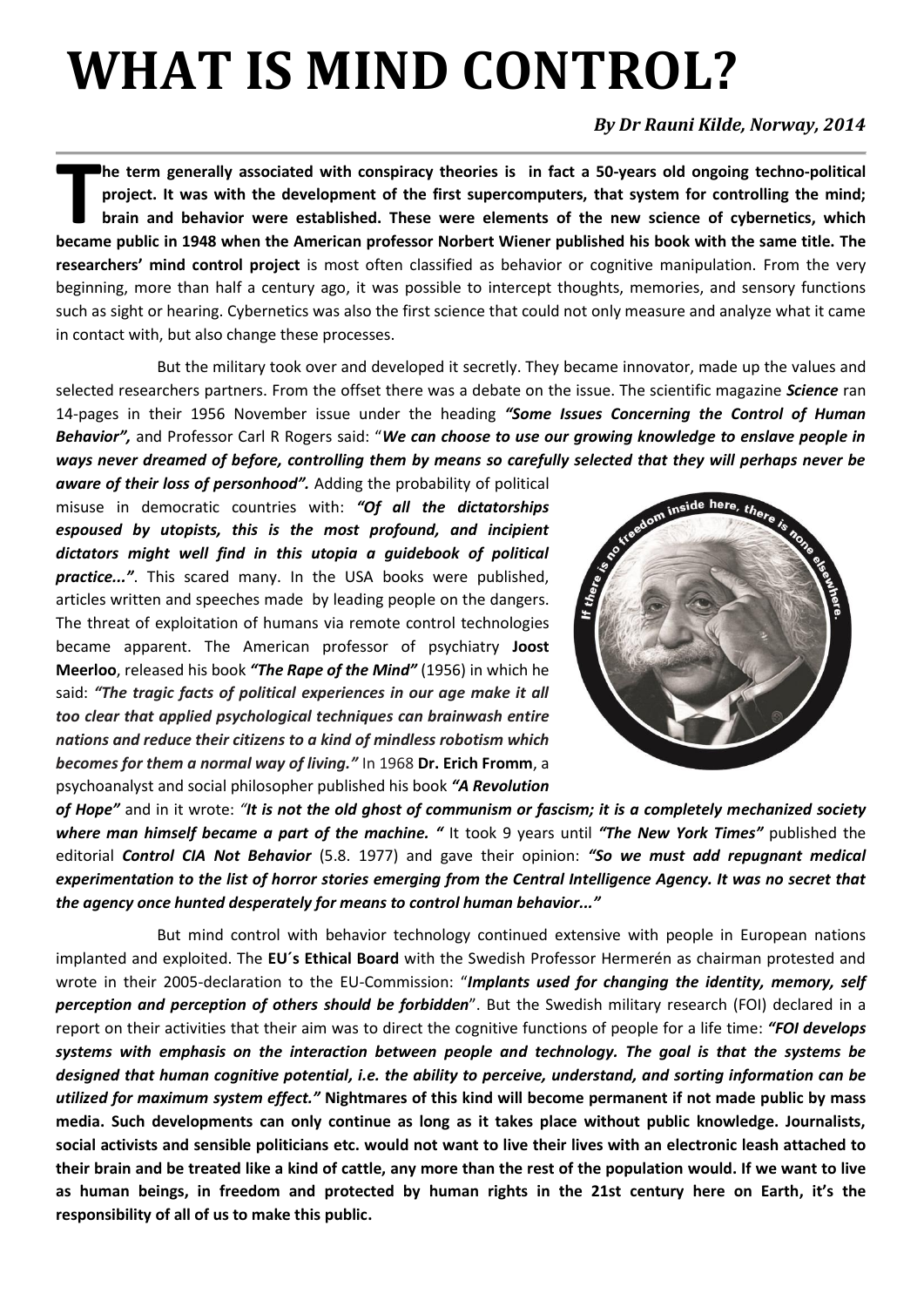## **PENTAGON'S BRAIN SYSTEM**

*By Dr [Ra](http://newsvoice.se/author/robert/)uni Kilde, 2014*

**ne of the reasons why remote control of the brain is unknown for the public is that it is listed among military secrets. It was something that the leading U.S. politician Dennis J. Kucinich experienced when he, in the Congress tried to regulate the U.S. international supercomputer control system. That which uses radiation to influence whole nations, both presidents and the man walking down the street, no matter where in the world he is. O**

Congressman Kucinich presented the bill **H.R. 2977 October 2, 2001** and stated: *"By using land based, sea based and space based systems, with electromagnetic, psychotronic, sound, laser or other* 



*energies directed at individual persons or, targeted population for the purpose of information war, mood management, or mind control…"* Any biological functions or brain processes can be directed. With these invisible systems anything from civil war to the modeling of individuals can be engineered. But Kucinich's law proposal was scrutinized by the military and it wasn't allowed to progress. What was called for *military secrets* could not be presented in a Bill in the Congress*.* One should also be aware that satellite systems can be used to change the weather, harvests and any other biological process in the nature or in human beings and that was also disclosed.

The bill included the notion *"exotic weapon systems"* and Kucinich described them as: *"The term exotic weapon systems include weapons to damage the space or the natural eco system, the ionic sphere or the upper atmosphere, or the climate with the aim to induce destruction for an exposed population or a specific region on the earth, or space."* It might be a great surprise to learn that the U.S. is involved in an unseen war against nations and bringing about destruction in different regions on the Earth. These processes of destruction can influence a nation's harvests, climate, the health of people, its mentality or mood or any other desired factor or variable. But there were further military secrets exposed forcing Kucinich to withdraw the bill. **This was some years before the first big tsunami in our time and Kucinich mentioned that both earthquakes and tsunamis could be generated by ray weapons and suggested that it must be prohibited to affect the Earth's tectonic system. It is when these eco systems in the Earth' crust weaken that the most damaging earthquakes and tsunamis occur.**

The US, as well as other superpowers, started to develop these systems long before any satellite was launched. From the 1980s the U.S. Air Force's satellites were radiating the entire Earth with the frequencies 137 and 138 MHz. This still goes on day and night, and even though the frequencies might have shifted to higher wavelengths it's a type of brainwashing, an aggression generating stimuli all life on Earth is subjected to.

**The U.S. Air Force published in 1996** a report with the title: "*Information Operations – A New War Fighting Capability".* Brain system's applications were discussed under the concept *"human-computer systems"* and it was declared that supercomputers and bio-technology offered an interaction where all desired information can be retrieved. *"The human-computer systems integration is a vital lead in the final technological area. Human systems and bio-technology offer the potential to create a seamless flow of information between human and computer…"* Further down in the document it was mentioned that the controller could connect his brain to other people or sources regardless of geographic location. *"Mastering these technologies will allow users to select information for direct input into their brains."* All this is done via the most advanced surveillance system ever created and is challenging everyone's integrity and security. Supercomputers can supersede people's own right to live with their own brain functions, behavior or mood.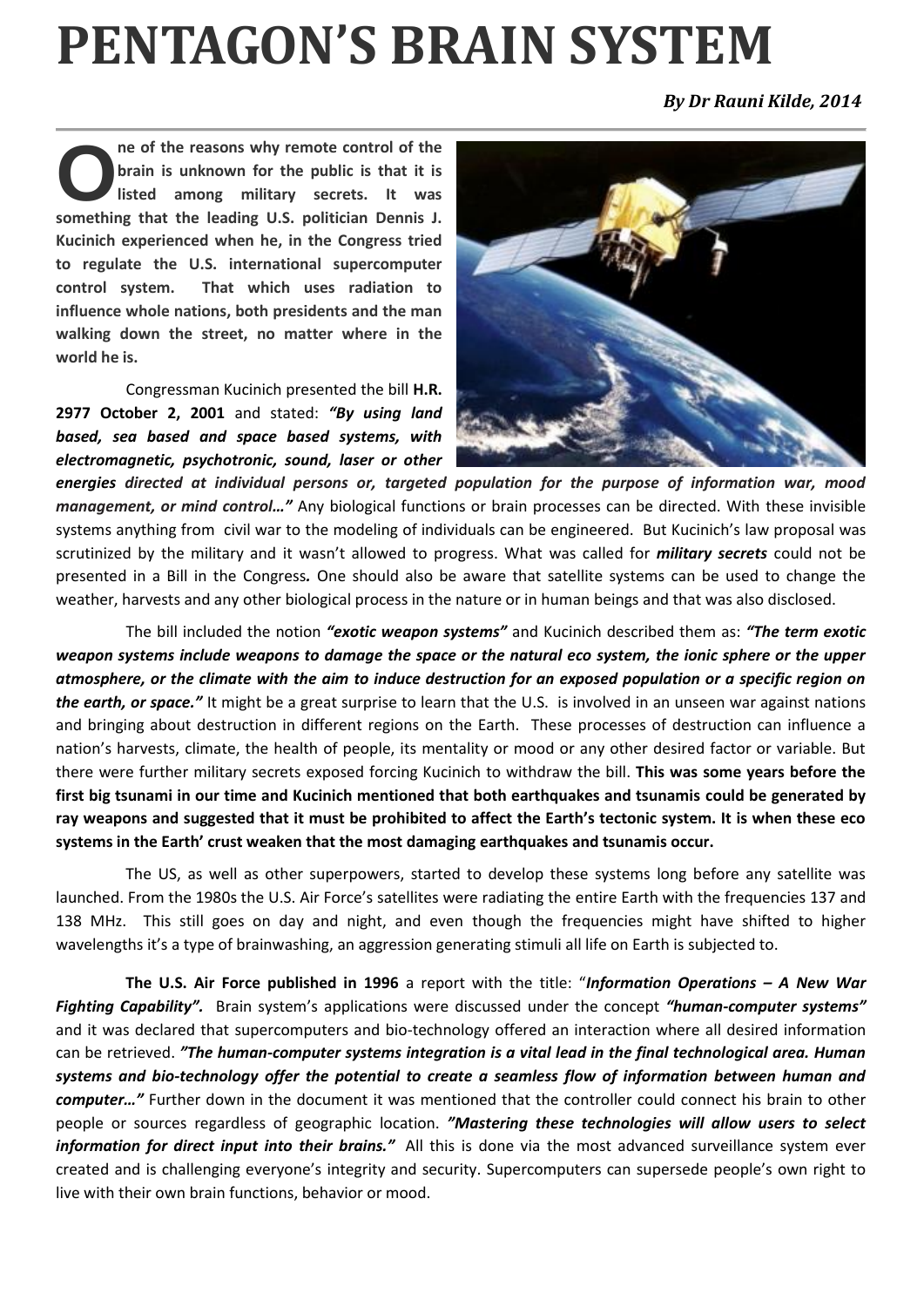## **CONTROL C.I.A. From The New York Times**

**n August 5, 1977** *The New York Times* **published their third editorial concerning the most sensitive and serious project ever established by the C.I.A.,** which previous articles had **n** August 5, 1977 The New York Times published their third editorial concerning the most sensitive and serious project ever established by the C.I.A., which previous articles had disclosed. During the hot summer months of the C.I.A. in 30 disclosing articles. The last of the three editorials was entitled "*Control C.I.A. Not Behavior".* Like the others, this covered the C.I.A.'s 24-year long brain project and was a strong warning of the dangers posed by mind control. They stated in the introduction: *"So we must add repugnant medical experimentation to the list of horror stories emerging from the Central Intelligence Agency"***,** and continued in saying it was no secret that the C.I.A. sought desperately to control human behavior. The threat wasn't perceived as just emerging: "*As early as 1957, the C.I.A.'s inspector general understood that some of the activities are considered to be professionally unethical and in some instances border on the illegal."* From 1953 a program creating mind controlled assassins



existed: *"One objective, for example, was to program individuals so that they might do the agency's bidding even to the point of ignoring 'such fundamental laws of nature as self preservation. 'We are not sufficiently schooled in ethics to know how this differs from murder'."* 

In concluding, they laid bare the charge of responsibility and suggested that the Government provide every victim with both medical treatment and compensation: *"The C.I.A. and the entire government must pursue every victim, for treatment and compensation…and the Congress must turn again to the stubborn question of safeguards against future perversions of what still is dignified by the label of 'intelligence'.*" Introducing safeguards has not been done because the brain project is a part of a secret U.S. political agenda, being perpetrated not only against its own population, but against those of foreign nations as well. Three days before, *The New York Times* had quoted a C.I.A. document saying: *"Precautions must be taken, not only to protect the operation from exposure to enemy forces, but also to conceal these activities from the American public in general. It would have serious repercussions in political and diplomatic circles and be detrimental to the accomplishment of C.I.A.´s mission."* The editorial ended with the claim: *"Whatever formal structures are erected within Government to hold our most secret agencies accountable, there is no substitute for also holding their senior officials ethically and legally responsible as individuals for all activities...the country should be told who sanctioned such projects, and how."* Many years may have passed but the brain program is ever more extensive and expanding. It has been called the most un-American issue of our time by Senator John Glenn in 1997. He disclosed that medicines in the US contained brain chips, connecting people to the supercomputers for medical research, brain experiments, behavior modifications and mind control. **This subject must be brought up for public debate. It is the most inhuman project ever to have been developed as a political development, intended to involve all and every one of us.**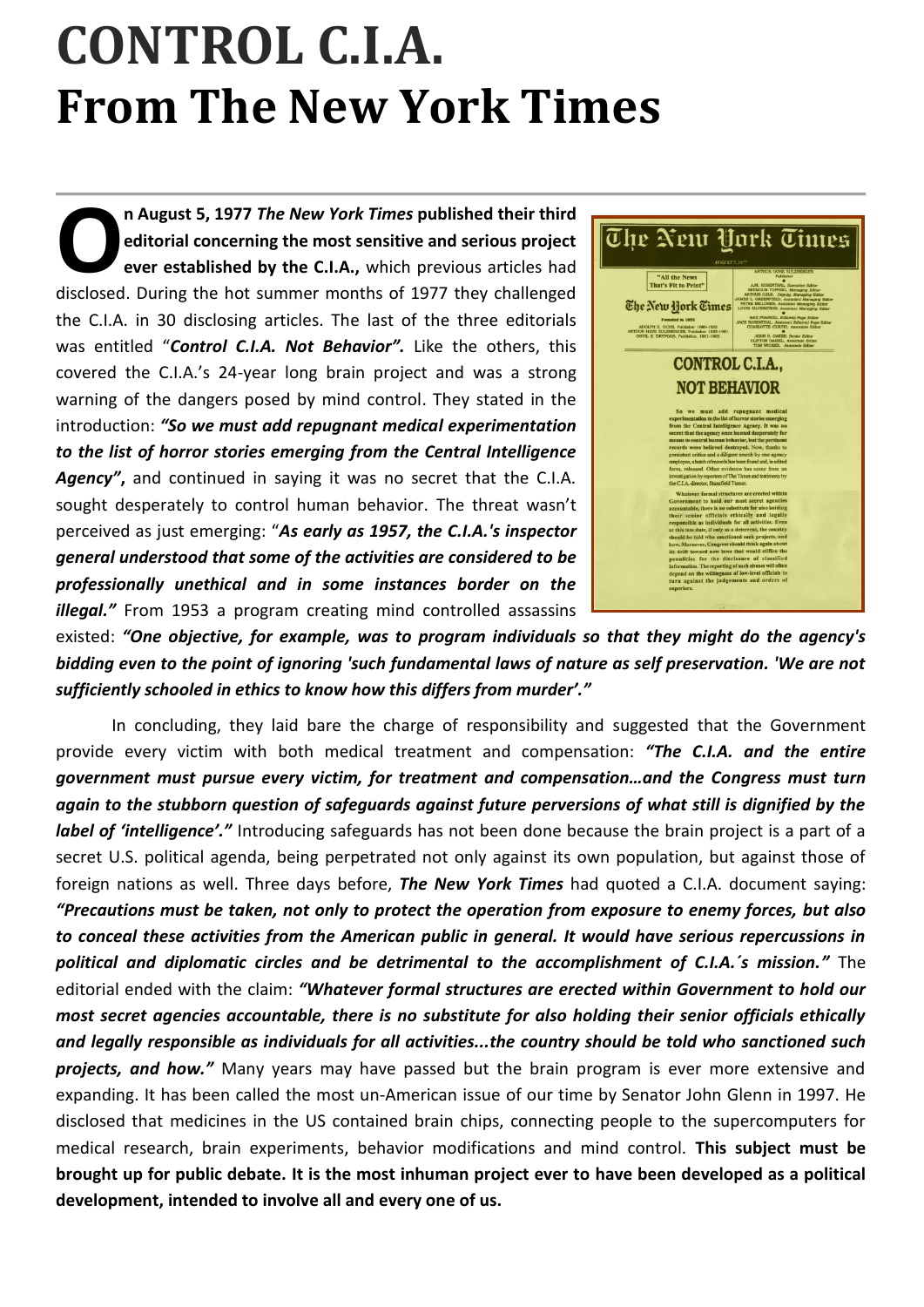# **THE EU's BRAIN PROJECT**

#### *By Dr Rauni Kilde*

**uring the 50 years since the brain program with behavior technology was initiated**, a lot of protests have occurred, details of which have not yet been published in mass media. One of the best came a few years ago from the **European Commission's Ethical Board** (EGE), chaired by Swedish professor Goran Hermerén. They issued "Ethical Aspects of *ICT-implants in the Human Body"*, 16 March 2005, (ICT stands for Information-**They issued "Ethical Aspects of** *ICT-implants in the Human Body"***, 16 March 2005, (ICT stands for Information-**

Communication-Technology and includes everything from electrodes to biochips, implanted by the Health services). The declaration took up the abuse of human beings in medical research, for behavioral manipulation, brain experiments and control of people. They asked what threat the military was against society, democracy, and human autonomy when these implants are in our brains and proceeded to give an idea of the intended scope: *"Brain-computer interface or direct brain control takes information from the brain and externalizes it…How far can such implants be a threat to human autonomy particularly when they are implanted in our brains?"*

The document asked: *"How far can ICT implants give* 



**The new flag of the EU. The people's brain surrounded by the stars of power.** 

*an individual, or a group, specific capabilities that could become a threat to society?"* Under the heading *"Implants for which special caution is necessary"* they stated: *"ICT implants influencing the nervous system and particularly the brain and thus influence the human identity as a species, as well as individual subjectivity and autonomy"* and they requested the determining question that this changed our nature as human beings: *"Contemporary society is confronted with changes that have to do with the anthropological essence of individuals,"* and raised the matter of whether we are extinct when implanted and without free will: *"Does a human being cease to be such a 'being' in cases where some parts of his or her body – particularly the brain – are substituted and/or supplemented by ICT implants?"* This is the most totalitarian project to have ever been developed anywhere on Earth.

A couple of years ago, the British magazine, *The Economist,* published the article *"The Future of Mind Control"* and said that the brain researchers and their uncontrolled projects were the greatest threat to humanity. *"People already worry about genetics. They should worry about brain science too. Yet when it comes to neuroscience, no government or treaty stops anything...Ignoring a possibility does not make it go away. If asked to guess which group of scientists is most likely to be responsible, one day, for overturning the essential nature of humanity, most people might suggest geneticists. In fact, neuro technology poses a greater threat – and also a more immediate one..."* When thoughts, perceptions, and brain functions are no longer one's own, we have left the essence of human beings and become a kind of biological component of the state and those with power over us: *"The use of ICT implants in order to have a remote control over the will of people should be strictly prohibited…"* 

**The Swedish Defense Research Institution** declares in their programs that their aim is to control people's cognitive functions for a life time. *The New York Times* has published three political editorials about the threat and demanded a public debate on the issue - editorials which most people have never heard of. In their latest one, *Control CIA Not Behavior,* they saw it necessary to hold these state institutions responsible for their actions. European Council expressed the obvious: *"The unlimited freedom for some can be a danger to others' health and safety...The freedom to use implants in bodies that the principle of freedom, can collide with potentially negative social effects..."* This is a state program that far exceeds racism and all forms of totalitarian development. It is a policy with cannibalistic overtones, designed to transform both people and society; **a state program the European Commission is responsible for, where our national defense institutions and security police exploit people on a large scale. The EU Ethical Board argued that a public debate must occur and there is a need to neutralize the threat against our minds and lives.**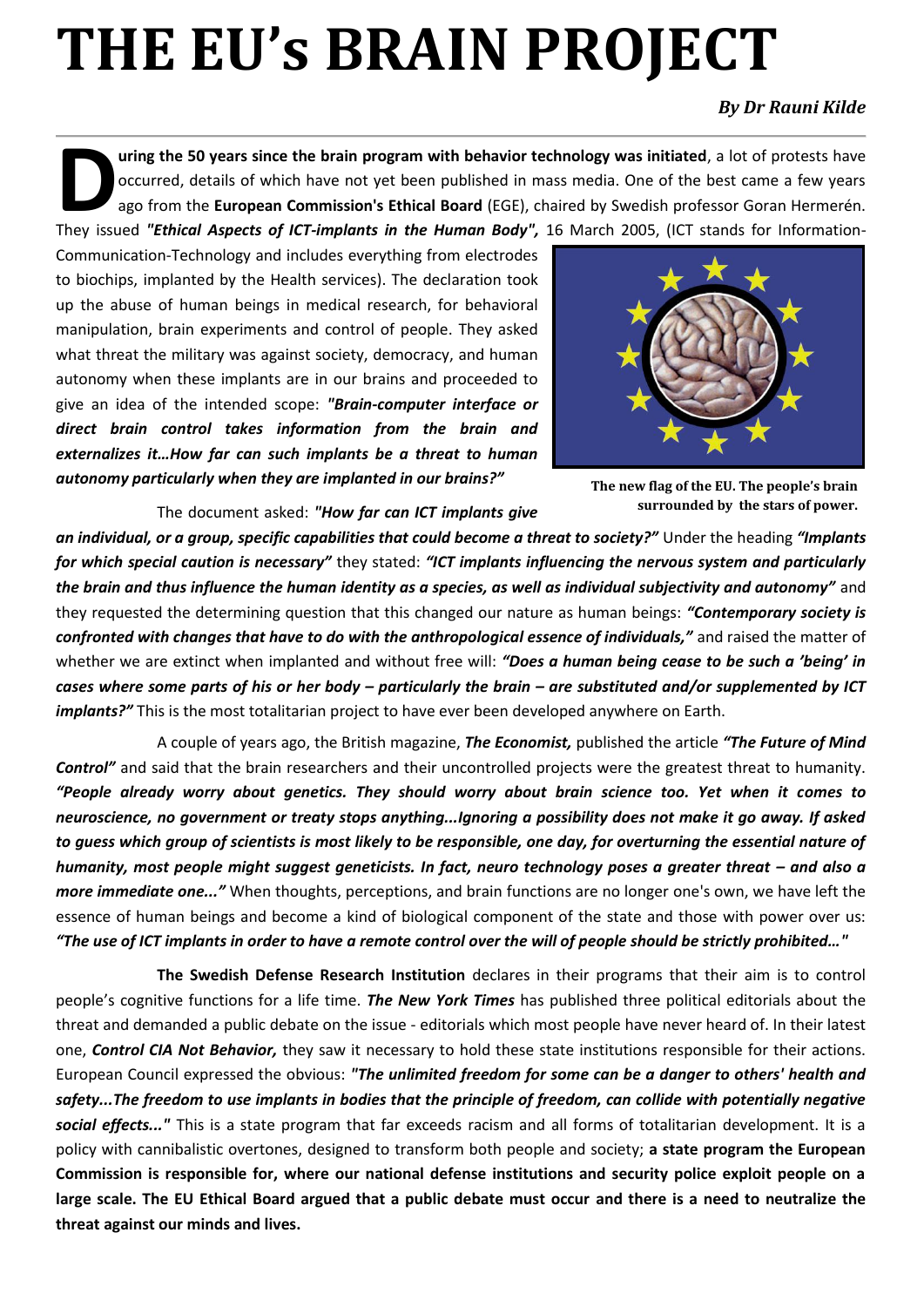# **SEE YOUR BRAIN** *By Dr Rauni Kilde*

**t may be the most important of all social and political matters of our time, but very few have any knowledge about it.** There are two entirely different social models of what is called **"the information society".** The present approach is the control state; it involves experts, brain chips, behavior modification, big business corporations and state agencies as drivers. Whilst the other is based on peoples wellbeing, equality and freedom. What the **EU's Ethics Council** calling for a "**development-oriented Information Society"** promotingcooperation and human rights. In the title *"Infotopia"* it's written: *"The first information society is based on material expansion, robot control, specialization, centralization, and where increased standard and power are key drivers. The development path also expresses values that competing is necessary...The second describes a society which in its*  **I**



*most extreme form would liberate people ...*"What is meant by robot control, is far-reaching, and entails connectivity of citizens to brain systems. Thus, being used for all forms of non-consensual biomedical research, particularly in relation to behaviour modification. In such a society, we have merely the status of cattle or biological components. The American Professor Carl Rogers, quoted in *Science* stated that *"*…*then this shows all too clearly that the great majority are only the slaves, no matter by what high-sounding name we call them…We can choose to use our growing knowledge to enslave people in ways never dreamed of before, depersonalizing them, controlling them by means so carefully selected that they will perhaps never be aware of their loss of personhood".* What he's describing is the interaction between people's brains and State super computers, without peoples own consent or understanding about of it.

**Japanese Professor Yoneji Masuda**, whom coined the term *"The Information Society",* wrote in the book so entitled, that the expert dominated information society would create brutal abuses of peoples human rights, even in comparisation to traditional dictatorships. The new cybernetics revolution is being directed by super computers and remote control of our central nervous systems – for good or for evil, depending on who ultimately secures control of the systems – the population or the State. Such constitutes as many wonderful dreams as terrible nightmares. Dr. Masuda did mention the possible positive applications, saying **'that anyone can be healthy, creative and live an active life to an average of 90 years or more'. The British professor Malcolm Varner stated that an expert ruled information society would instigate a return to a feudal system,** and expressed concern that it could create even more serious consequences than that of their predecessors in the 1930s. A State system based on abuse and exploitation of its citizens cannot bring any progress. **The current Information Society is in direct contrast to a humane civilization.** 

The two information communities differ in that, as Leif Drambo, author of *"Infotopia",* put it. *"Nor the technology or its use is neutral...Computopia and the Robot State are just opposite information societies, one light and the other dark. If we choose Computopia says Masuda, we're leaving the door open to a society full of boundless possibilities, but if we choose the second option, our society will become horrible and unbearably."* Because nobody would readily accept being incorporated into a brain system, the State Information Society has been developed beyond the population's awareness. It has been implemented behind the secrecy veil of Military Departments and defense research and uses traditional methods to silence those who risk revealing it. But the EU's Ethics Council stands opposed to implanted brain chips and technological behavior control with the declaration *"Ethical Aspects of ICT Implants in the Human Body".* In this they wrote: *"EGE provides strong support for the vision of an individual-centered and development-oriented Information Society, proclaimed in The Declaration of the World Summit on the Information Society."* Here we stand at a crossroads, and the outcome is as important as those of the most crucial battles fought in the human history.